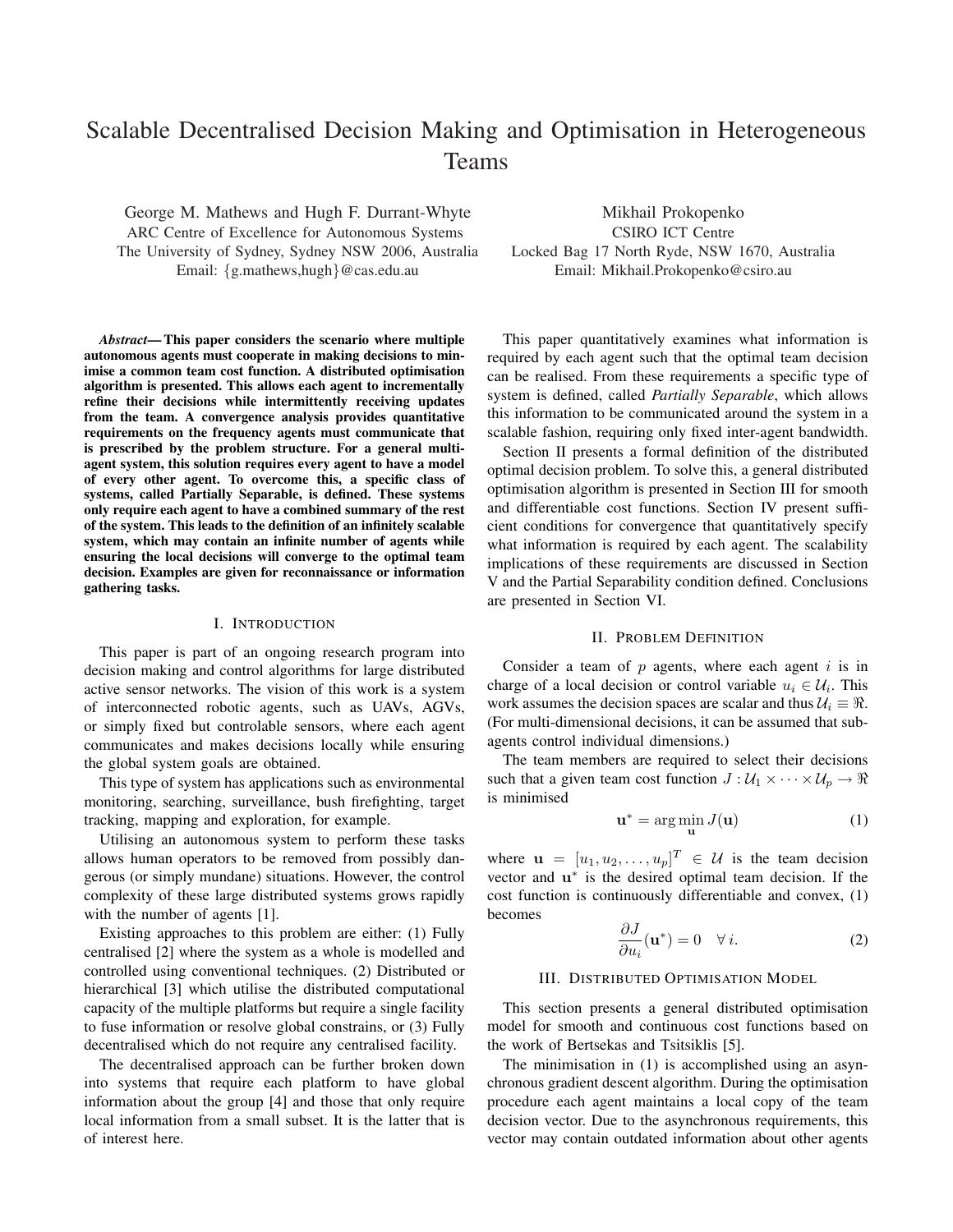and is given at discrete time  $t$  for agent  $i$  as

$$
\mathbf{u}^{i}(t) = \begin{bmatrix} u_{1}^{i}(t), \dots, u_{p}^{i}(t) \end{bmatrix}^{T}
$$
 (3)

$$
= \left[u_1^1(\tau_1^i(t)), \ldots, u_p^p(\tau_p^i(t))\right]^T.
$$
 (4)

In general superscripts represent agents and subscripts represent a component of the decision vector (e.g.  $u_j^i(t)$  represents agent  $i$ 's local copy of agent  $j$ 's component of the team decision vector). The variable  $\tau_j^i(t)$  in (4) represents the time agent i's local copy  $u_i^j(t)$  was generated by agent j and hence  $u_j^i(t) = u_j^j(\tau_j^i(t))$ . It is assumed that  $\tau_i^i(t) = t$ and thus agent  $i$  always has the latest copy of its decision variable.

## *A. Local Update*

Each agent employs a local update rule  $f_i: \mathcal{U} \to \mathcal{U}_i$  that modifies its component of the decision vector. To allow each agent to perform updates asynchronously a set of times  $T_U^i$ will be associated with each agent  $i$  that represent when the agent computes a local update. Thus

$$
u_i^i(t+1) = \begin{cases} f_i(\mathbf{u}^i(t)) & \text{if } t \in T_U^i \\ u_i^i(t) & \text{else} \end{cases}
$$
(5)

For a general gradient descent type algorithm, the update function has the form

$$
f_i\big(\mathbf{u}^i(t)\big) = u_i^i(t) + \gamma_i s_i\big(\mathbf{u}^i(t)\big) \tag{6}
$$

where  $\gamma_i$  is a constant step size and  $s_i : U \to U_i$  is the update direction, e.g. for steepest descent

$$
s_i(\mathbf{u}^i(t)) = -\frac{\partial J}{\partial u_i}(\mathbf{u}^i(t))\tag{7}
$$

#### *B. Communication*

Communication is initiated by agent  $i$  sending a message, at some time  $t \in T_C^{ij}$ , to agent j containing its latest decision  $u_i^i(t)$ . After some communication delay  $b_{ij}(t)$  agent  $j$  receives it and incorporates it into its local copy of the team decision vector, thus when the message is received  $u_i^j(t + b_{ij}(t)) = u_i^i(t)$  and  $\tau_i^j(t + b_{ij}(t)) = t$ .

## IV. CONVERGENCE RESULTS

This section presents sufficient conditions for the above algorithm to converge on the optimal team decision. These conditions quantitatively relate the communication frequency, update direction and problem structure to a maximum allowable step size for each agent.

## *A. General Case*

Convergence is proved through ensuring cost reduction. This can be accomplished if some bounds on the cost functions Hessian are known. Each agent then bounds the effects of other agents updates on the team cost between successive communications.

If the cost is convex the algorithm will converge to the global minimum. For more general functions only a local minimum can be guaranteed.

*Assumption 1 (Bounded Cost):* There exists a constant E such that

$$
J(\mathbf{u}) \ge E \quad \forall \, \mathbf{u} \in \mathcal{U}.\tag{8}
$$

That is, the cost cannot be arbitrarily small.

*Assumption 2 (Coupling):* There exists positive constants  $K_{ij}$  such that

$$
\left|\frac{\partial^2 J}{\partial u_i \partial u_j}(\mathbf{u})\right| \le K_{ij} \quad \forall i, j, \mathbf{u} \in \mathcal{U}.
$$
 (9)

This imposes a limit on the maximum coupling between the decisions made by different agents, represented by bounds on the second derivatives of the objective function.

*Assumption 3 (Local Descent):* For every t and i

(i) 
$$
s_i(\mathbf{u}^i(t)) \frac{\partial J}{\partial u_i}(\mathbf{u}^i(t)) \leq 0.
$$
 (10)

(ii) There exists positive constants  $C_i$  and  $D_i$  such that

$$
C_i \left| \frac{\partial J}{\partial u_i}(\mathbf{u}^i(t)) \right| \leq |s_i(\mathbf{u}^i(t))| \leq D_i \left| \frac{\partial J}{\partial u_i}(\mathbf{u}^i(t)) \right| . \tag{11}
$$

This ensures the updates made by individual agents are in a direction of decreasing cost (based on local information), are bounded and may only be zero if the gradient of the cost function is zero.

*Assumption 4 (Bounded Delays):* There exists positive constants  $B_{ij}$  such that

$$
t - \tau_i^j(t) \le B_{ij} \quad \forall \, i, j, t \tag{12}
$$

Thus, the time difference between agent  $i$ 's local decision  $u_i^i$ , and agent j's copy of it  $u_i^j$ , is bounded. Informally, this can be relaxed such that  $B_{ij}$  represents the time difference, measured in numbers of updates computed by agent  $i$ , between  $u_i^i(t)$  and  $u_i^j(t)$ .

*Theorem 1 (General Convergence):* Assumptions 1 – 4 provide sufficient conditions for the distributed optimisation algorithm defined by Equations (5) and (6) to converge with

$$
\lim_{t \to \infty} \frac{\partial J}{\partial u_i}(\mathbf{u}^G(t)) = 0 \quad \forall i \tag{13}
$$

where  $\mathbf{u}^G(t) = [u_1^1(t), \dots, u_p^p(t)]$ l<br>E is the global decision vector, for all  $0 < \gamma_i < \overline{\gamma}_i$ , where

$$
\bar{\gamma}_i = \frac{2}{D_i \sum_{j=1}^p K_{ij} (1 + B_{ij} + B_{ji})}
$$
(14)

See [6] for proof.

This general result provides a unified way to relate communication requirements and problem structure for a general cooperative multi-agent system. This is a necessary condition for a quadratic cost function with no delays (i.e.  $B_{ij} = 0$  for all  $i$  and  $j$ ). However, as the delays are increased it becomes only sufficient.

In general it is not known how far this diverges away from the necessary conditions. It is known however, that for a sufficiently weakly coupled system the delays can become arbitrarily large [5], [7]. This case will now be reviewed.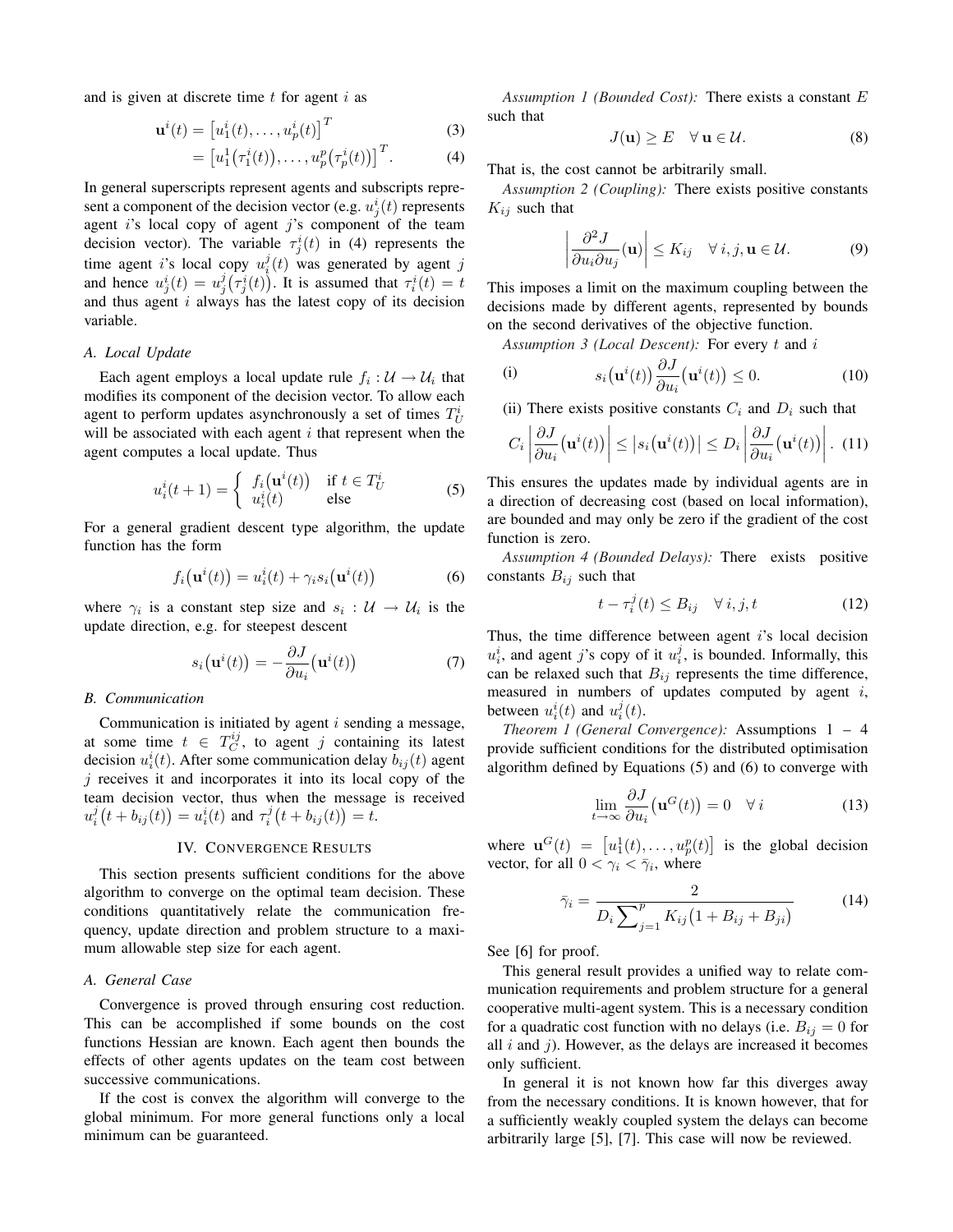## *B. Weak Coupling*

This scenario is somewhat of a special case and does not require constraints on the communication frequency. In a general sense, each agent may independently minimising the cost function in its dimension, while communicating at arbitrarily large intervals.

Convergence can be shown using a contraction mapping approach that ensures, after successive iterations, the global team decision moves closer to the optimum. The following assumptions formally define weak coupling and arbitrary delays.

*Assumption 5 (Weak Coupling):* For all  $\mathbf{u} \in \mathcal{U}$  and all i

$$
\frac{\partial^2 J}{\partial u_i^2}(\mathbf{u}) > \sum_{j \neq i} \left| \frac{\partial^2 J}{\partial u_i \partial u_j}(\mathbf{u}) \right|.
$$
 (15)

This means the *i*<sup>th</sup> component of the gradient vector,  $\frac{\partial J}{\partial u_i}(\mathbf{u})$ , always has a greater dependence on agent  $i$ 's decision than the sum of all dependencies from other agents and requires the Hessian obey a diagonal dominance condition over the full decision space  $U$ .

*Assumption 6 (Arbitrary Delays):* Given any time  $t_1$ , there exists a time  $t_2 > t_1$  such that

$$
\tau_j^i(t) > t_1 \quad \forall \ i, j, t > t_2. \tag{16}
$$

Thus the delays in the system can become arbitrarily large, while enforcing that after a sufficiently long time  $(t_2)$  all old information (from before  $t_1$ ) is removed from the system.

*Theorem 2 (Weak Coupling Convergence):* Under Assumptions  $1 - 3$ , 5 and 6 the distributed optimisation algorithm defined by Equations (5) and (6) will converge with

$$
\lim_{t \to \infty} \frac{\partial J}{\partial u_i}(\mathbf{u}^G(t)) = 0 \quad \forall i \tag{17}
$$

where  $\mathbf{u}^G(t) = [u_1^1(t), \dots, u_p^p(t)]$ ¤ is the global decision vector, for all  $0 < \gamma < \overline{\gamma}$ , where

$$
\bar{\gamma} = \frac{1}{D_i K_{ii}}\tag{18}
$$

See [5] or [7] for a proof.

Since there is no restriction on the frequency of communications, if each agent only communicates after they have minimised the objective function in the direction of their component  $u_i$ , then the nonlinear Jacobi update is obtained

$$
u_i^i(t+1) = \arg\min_{u_i^i \in \mathcal{U}_i} J(u_1^i(t), \dots
$$

$$
\dots, u_{i-1}^i(t), u_i^i, u_{i+1}^i(t), \dots, u_p^i(t)). \quad (19)
$$

Which, under Assumptions  $1 - 3$ , 5 and 6, is also guaranteed to converge.

#### *C. Discussion*

The convergence results of Theorem 1 and 2 provides a natural way to organise the communication network of a distributed decision making problem as they *quantitatively* describe which agents need to communicate and how frequently.

However, in the current form this optimisation procedure requires all participating agents to communicate to, and have a complete model of, potentially all other agents (i.e. so they have access to the team decision vector and can evaluate the gradient of the objective function w.r.t their decision). For large teams this poses a significant scalability issue.

## V. SCALABLE DECENTRALISED OPTIMISATION

This section focuses on the team decision problem with emphasis on scalability. It considers what information each agent requires and how it should be communicated around the team.

To start, consider a general heterogeneous team of agents at a specific instant in time (i.e. for a given set of environmental and agent states) where the team is required to make a decision.

A completely general objective or cost function can be evaluated if a complete model of each agent, with their corresponding decisions, are known.

Thus, if the space of all possible agent models is  $M$ , and the decision space for agent i is  $\mathcal{U}_i$  (which may be model dependent). The team cost function can be defined as the mapping from the agents models and decisions to the real line.

$$
J: \mathcal{U}_1 \times \mathcal{M} \times \cdots \times \mathcal{U}_i \times \mathcal{M} \times \cdots \times \mathcal{U}_p \times \mathcal{M} \rightarrow \Re. (20)
$$

Thus, in general if any agent wants to evaluate the team objective (and its derivatives) it needs the models and decisions from the rest of the team, which is not feasible for large teams.

#### *A. Reconnaissance Example*

A typical example of interest here is the reconnaissance or information gathering task. This scenario requires information to be gathered on a particular random variable  $x \in \mathcal{X}$ . This may include the positions of targets, terrain properties of a given region, or surface information of a remote planet, for example.

In [8] this is formulated as a single step look ahead optimal control problem. This requires each agent to decide on a control action such that as a team their next set of sensor observations extracts the most information about x.

The team is assumed to start with some prior belief  $P(\mathbf{x})$ . Each agent has a sensor which generates observations,  $z_i \in$  $\mathcal{Z}_i$ , from a conditional probability density  $P(\mathbf{z}_i|\mathbf{x}, u_i)$ . This describes the probability of agent  $i$  getting an observation  $z_i$  for a given state x and decision  $u_i$ . The posterior team belief, after all agents decisions and observations are made, is given by Bayes rule as

$$
P(\mathbf{x}|\mathbf{z}, \mathbf{u}) = \frac{P(\mathbf{x}) \prod_{i=1}^{p} P(\mathbf{z}_i | \mathbf{x}, u_i)}{\int_{\mathcal{X}} P(\mathbf{x}) \prod_{i=1}^{p} P(\mathbf{z}_i | \mathbf{x}, u_i) d\mathbf{x}} \qquad (21)
$$

where  $\mathbf{z} = [\mathbf{z}_1, \dots, \mathbf{z}_p]^T \in \mathcal{Z} = \mathcal{Z}_1 \times \dots \times \mathcal{Z}_p$ . The goal of the task is to minimise the uncertainty after the observations have been taken. Thus a suitable team cost function is the expected entropy [9] of the posterior, where the expectation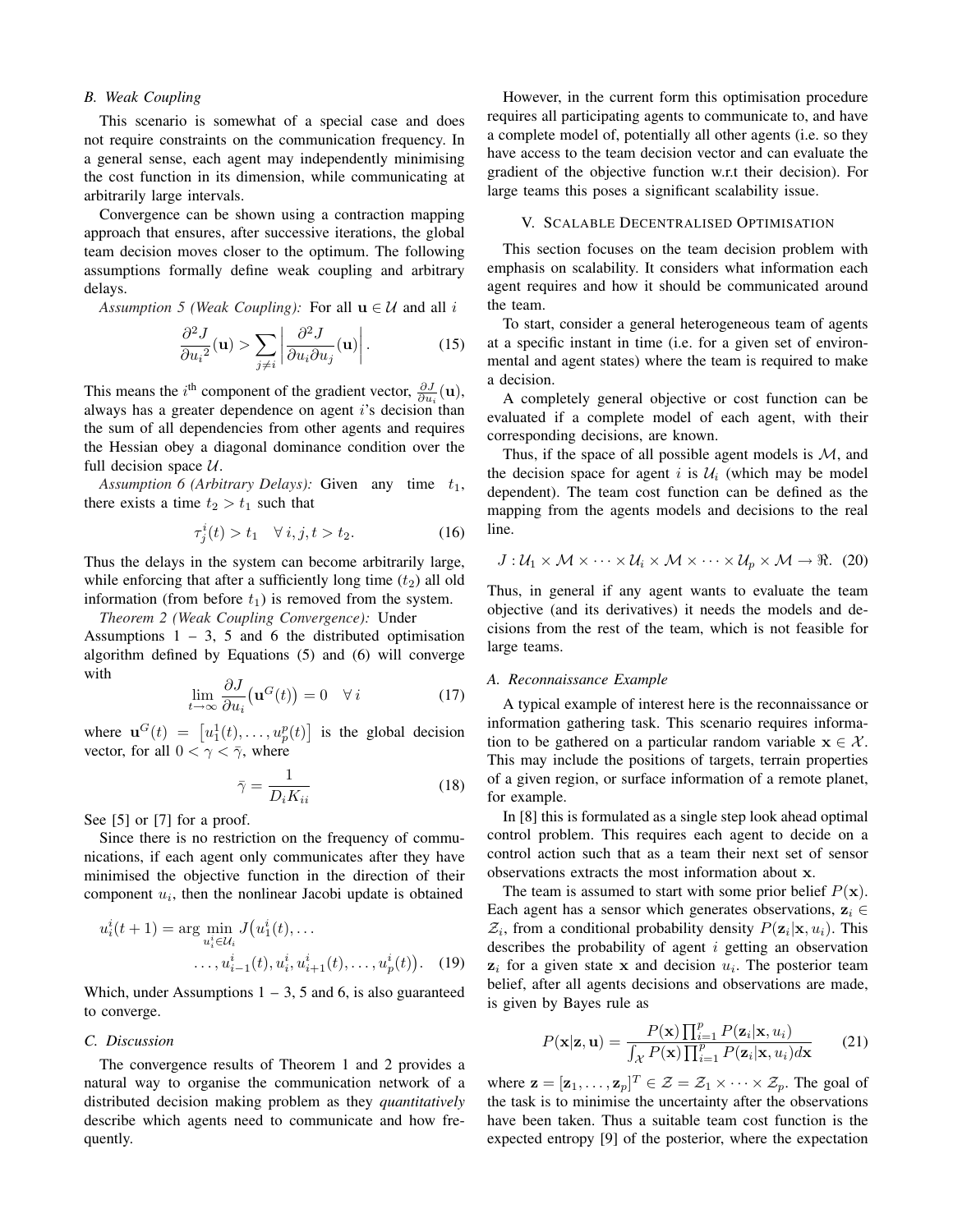is taken over all possible team observations (this is equivalent to the conditional entropy of  $x$  given  $z$ )

$$
J = -\mathbf{E}_{\mathbf{z}} \mathbf{E}_{\mathbf{x}} [\log P(\mathbf{x}|\mathbf{z}, \mathbf{u})],\tag{22}
$$

which can be expanded as

$$
J = -\int_{\mathcal{Z}} \int_{\mathcal{X}} P(\mathbf{x}) \prod_{i=1}^{p} P(\mathbf{z}_i | \mathbf{x}, u_i)
$$

$$
\times \log \frac{P(\mathbf{x}) \prod_{i=1}^{p} P(\mathbf{z}_i | \mathbf{x}, u_i)}{\int_{\mathcal{X}} P(\mathbf{x}) \prod_{i=1}^{p} P(\mathbf{z}_i | \mathbf{x}, u_i) dx} d\mathbf{x} d\mathbf{z}.
$$
 (23)

This team cost function can be cast in the form of (20) by considering the conditional density  $P(\mathbf{z}_i|\mathbf{x}, u_i)$  as the model for the  $i<sup>th</sup>$  agent, defined as an element of the space  $M$  of all conditional densities defined on  $\mathcal{Z}_i \times \mathcal{X} \times \mathcal{U}_i$ .

It is also noted that the cost is based on the common team belief,  $P(x)$ , which is neither part of the decisions or the agent models. This is assumed part of the system state at that specific time the decisions are to be made.

Thus, if the observation models are continuous and differenable, the optimal team decision problem, defined by the minimisation of (23), can only be solved if every agent has a model of every other agent.

This scenario may be realistic for small teams, and even beneficial, since, during the optimisation process, only the decisions  $u_i$  need to be communicated (which may only be scalars). However, this requirement is unrealistic for large heterogeneous systems.

This result demonstrated that the general multi-sensor reconnaissance or information gathering problem is intractable for an arbitrarily large heterogeneous system. However, there are some scenarios (such as the cooperative control problem described in [10]) that are tractable and can to be solved in a scalable fashion. The difference between these systems and the general case will now be examined.

#### *B. Partial Separability*

In general terms, it will be shown that if the effect or impact of a group of agents on the team objective or cost function, can be described in the same manner as the impact of a single agent. Then, each agent can consider the rest of the team as a single entity which is described in the same manner as any other agent, regardless of the size the team. It will be shown this enables the team decision problem to be solved for a system of potentially infinite agents.

The key behind this simple idea, is being able to describe the impact of a group of agents in the same manner as the impact of a single agent. These types of systems will be called *Partially Separable*.

*Definition 1 (Impact Function):* An impact function  $\Upsilon_{\mathbf{m}_i}$ , of a given agent i with model  $m_i \in \mathcal{M}$ , maps a decision  $u_i$ onto a common team impact space  $S$ 

$$
\Upsilon_{\mathbf{m}_i} : \mathcal{U}_i \to \mathcal{S} \tag{24}
$$

The impacts from two agents,  $\alpha_i = \Upsilon_{m_i}(u_i)$  and  $\alpha_j =$  $\Upsilon_{\mathbf{m}_j}(u_j)$  can be combined using a binary composition operator ∗, defined on the space S. This allows the combined impact (or summary) to be given as  $\alpha_{i,j} = \alpha_i * \alpha_j$ , which remains in the same space as each individual impact. This is generalised for two non-overlapping subsets of the team.

*Definition 2 (Impact Properties):* For all non-empty and non-overlapping sets of agents  $\mu, \nu \subset \{1, \dots, p\}$ , such that  $\mu \cap \nu = \emptyset$  and  $\sigma = \mu \cup \nu$ , there exists

(i) A commutative and associative binary operator ∗ defined for all  $\alpha_{\mu}, \alpha_{\nu} \in S$  such that the combined impact  $\alpha_{\sigma}$  is given by

$$
\alpha_{\sigma} = \alpha_{\mu} * \alpha_{\nu} \tag{25}
$$

(ii) An inverse of all elements of S and a unity element  $\alpha_{\emptyset}$ , such that the impact  $\alpha_{\mu}$  can be recovered by

$$
\alpha_{\sigma} * \alpha_{\nu}^{-1} = \alpha_{\mu} * \alpha_{\nu} * \alpha_{\nu}^{-1} = \alpha_{\mu} * \alpha_{\emptyset} = \alpha_{\mu} \quad (26)
$$

This formally defines an *Abelian group*.

The team objective function is equivalent to a mapping from the team impact  $\alpha_T$  to  $\Re$ . This is in contrast to (20), which defines it as mapping directly from the team decisions  $u_i$  and models  $m_i$  to  $\Re$ .

*Definition 3 (Generalised Cost Function):* The team cost function is equivalent to the mapping  $\psi : \mathcal{S} \to \mathbb{R}$  and is given by

$$
J(\mathbf{u}) = \psi(\alpha_T) \tag{27}
$$

where  $\alpha_T = \Upsilon_{\mathbf{m}_1}(u_1) * \Upsilon_{\mathbf{m}_2}(u_2) * \cdots * \Upsilon_{\mathbf{m}_p}(u_p)$ .

The above definitions do not impose any restrictions on the system. This can be seen if the impact space is large enough to contain the decisions and models of all agents. Thus the largest impact space for any general system is defined as

$$
S = U_1 \times M \times \cdots \times U_p \times M. \tag{28}
$$

The general reconnaissance example described in Section V-A can be considered to have the slightly smaller impact space of  $S = \mathcal{F}_1 \times \ldots \times \mathcal{F}_p$  where  $\mathcal{F}_i$  is the space of all conditional densities defined on  $\mathcal{Z}_i \times \mathcal{X}$ . This can be seen by examining (23) and noting that if nothing is known about the agents, the cost function can be evaluated if each agents conditional probability  $P(\mathbf{z}_i|\mathbf{x}, u_i)$ , evaluated for their chosen decisions, is known.

However, the fundamental contribution of this formulation occurs when the size of the impact space is independent of the number of agents. A system that has this property will be called *Partially Separable*.

*Definition 4 (Partially Separable System):* A system is partially separable if there exists an impact space for its generalised cost function whose dimensionality is not a function of the number of agents in the system.

To demonstrate this concept, the previous reconnaissance scenario will be examined for the case when all distributions are Gaussian.

## *C. Reconnaissance with Gaussian Uncertainty*

For a detailed reference on Gaussian filtering and the extended Kalman filter see [11]. The prior team belief is assumed to have mean  $\hat{x}$  and covariance  $P$ 

$$
P(\mathbf{x}) \sim N(\mathbf{x}; \hat{\mathbf{x}}, \mathbf{P}).
$$
 (29)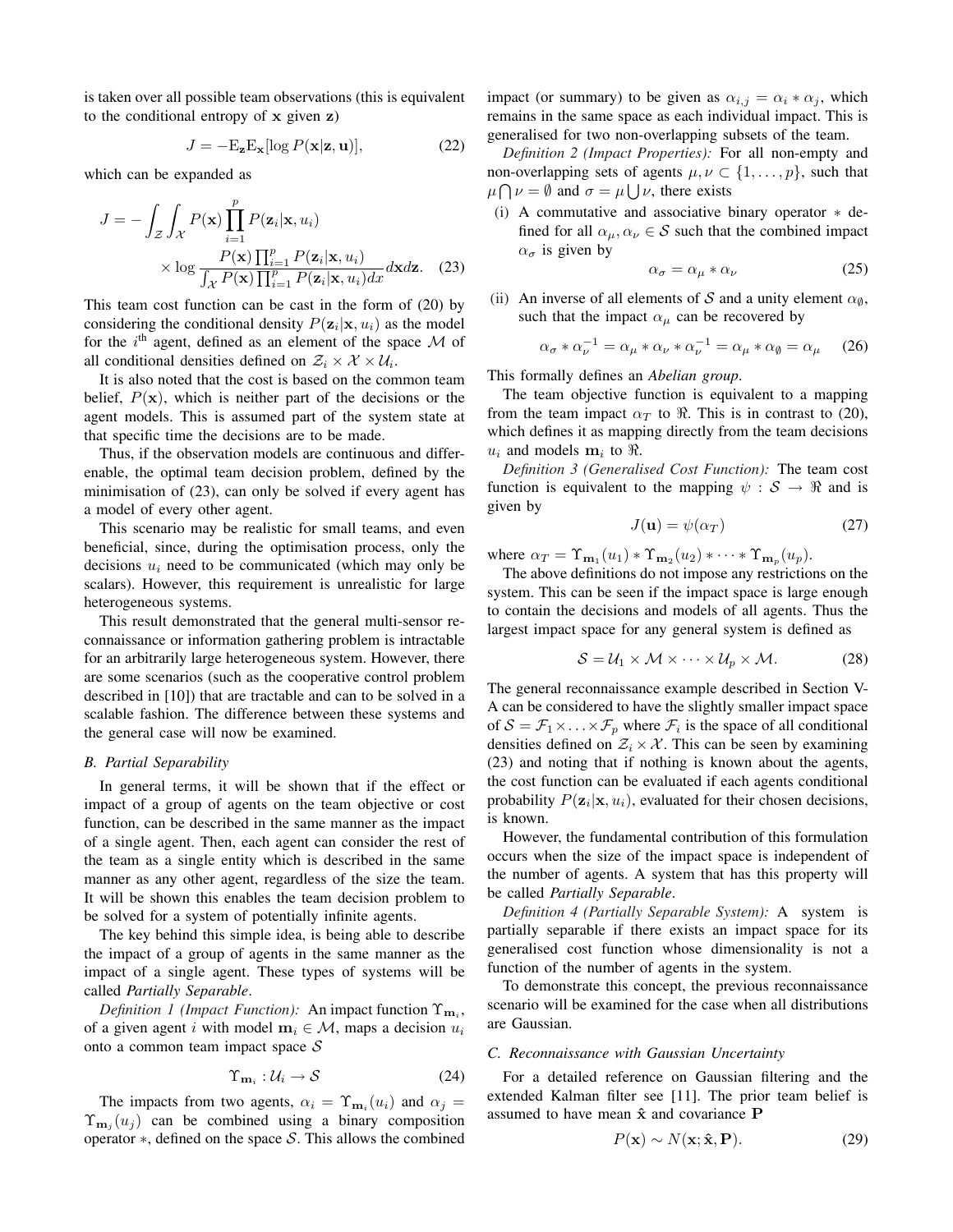The  $i<sup>th</sup>$  agents observation model is given in linearised form as

$$
P(\mathbf{z}_i|\mathbf{x}, u_i) \sim N(\mathbf{z}_i; \mathbf{h}_i(\mathbf{x}, u_i), \mathbf{R}_i)
$$
 (30)

where  $\mathbf{h}_i(\mathbf{x}, u_i) \approx \overline{\mathbf{z}}_i + \mathbf{H}_i(\mathbf{x} - \hat{\mathbf{x}}), \overline{\mathbf{z}}_i = \mathbf{h}_i(\hat{\mathbf{x}}, u_i)$  and  $\mathbf{H}_i = \nabla_{\mathbf{x}} \mathbf{h}_i(\hat{\mathbf{x}}, u_i).$ 

For a given team decision u and observation z, the posterior  $P(x|z, u)$  can be computed using Bayes rule (21). This is identical to an extended Kalman filter update, thus

$$
P(\mathbf{x}|\mathbf{z}, \mathbf{u}) \sim N(\mathbf{x}; \hat{\mathbf{x}}_{+}, \mathbf{P}_{+})
$$
 (31)

where the updated mean  $\hat{\mathbf{x}}_+$  and covariance  $\mathbf{P}_+$ , given in inverse covariance form, are

$$
\mathbf{P}_{+}^{-1} = \mathbf{P}^{-1} + \sum_{i=1}^{p} \mathbf{H}_{i}^{T} \mathbf{R}_{i}^{-1} \mathbf{H}_{i}, \qquad (32)
$$

$$
\mathbf{P}_{+}^{-1} \hat{\mathbf{x}}_{+} = \mathbf{P}^{-1} \hat{\mathbf{x}} + \sum_{i=1}^{p} \mathbf{H}_{i}^{T} \mathbf{R}_{i}^{-1} (\mathbf{z}_{i} - \bar{\mathbf{z}}_{i} + \mathbf{H}_{i} \mathbf{x}). \quad (33)
$$

The cost function is given by the expectation of the posterior entropy, as defined in (23), and becomes

$$
J = \frac{1}{2} \log((2\pi e)^{d_x} |\mathbf{P}_+^{-1}|). \tag{34}
$$

where  $d_x$  is the dimension of the state space X. Using (32) and noting the cost function is only required as a preference ordering over actions, (34) becomes

$$
J = \left| \mathbf{P}^{-1} + \sum_{i=1}^{p} \mathbf{I}_i(u_i) \right|.
$$
 (35)

where  $\mathbf{I}_i(u_i) = \mathbf{H}_i^T \mathbf{R}_i^{-1} \mathbf{H}_i$ . For the above cost function to where  $\mathbf{I}_i(u_i) = \mathbf{H}_i^T \mathbf{R}_i$ . For the above cost function to be evaluated only the matrix sum,  $\sum_{i=1}^p \mathbf{I}_i(u_i)$ , is required. Knowledge of the model parameters  $H_i$  and  $R_i$  or the individual matrices  $I_i(u_i)$  from each agent is redundant and is not needed to evaluate the cost of a given team decision.

This is precisely the specification for a partially separable system. This can be emphasised by defining the impact function for the i<sup>th</sup> agent as  $I_i(u_i)$ , which maps decisions  $u_i$ to an impact space S, which contains all  $d_x \times d_x$  symmetric matrices. This allows the individual models of each agent to be abstracted away and only the relevant features extracted

$$
\Upsilon_{\mathbf{m}_i}(u_i) = \mathbf{I}_i(u_i) = \mathbf{H}_i^T \ \mathbf{R}_i^{-1} \ \mathbf{H}_i. \tag{36}
$$

Here, the impact space,  $S$ , is independent of the number of agents and thus, the system is Partially Separable.

With this formulation, the composition operator ∗ becomes matrix addition, an elements inverse is its negative, and the unity element becomes the zero matrix. The team cost function is redefined in Partially Separable form as a mapping from  $S \rightarrow \Re$  and is given by

$$
J = \left| \mathbf{P}^{-1} + \alpha_T \right|.
$$
 (37)

where  $\alpha_T = \Upsilon_{\mathbf{m}_1}(u_1) * \cdots * \Upsilon_{\mathbf{m}_p}(u_p)$ . This formulation only requires each agent to consider the combined team impact  $\alpha_T$ , nothing else about the team is required.



Fig. 1. Internal agent structure for steepest descent optimisation (i.e.  $s_i(t) = -\frac{\partial \psi}{\partial u_i}(\alpha_T^i(t))$ . The left hand side displays the optimisation loop, where local decisions are continually refined. External information regarding the rest of the teams impact  $\alpha_{\overline{i}}^i$ , which the refinements are based on, is continuously being updated via the communication links on the right. Dashed arrows indicate asynchronous information flows.

#### *D. Optimisation and Partial Separability*

For a partially separable system the optimal decisions are found using the distributed optimisation algorithm as described in Section III. However, instead of requiring the decisions from the team, each agent only requires the combined team impact. Thus every agent need only maintain a local copy of the team impact  $\alpha_T^i$ .

The generic internal structure of each agent is shown in Fig. 1. The left hand side of the diagram displays the optimisation loop, where local decisions are continually refined. It is noted that the local team impact  $\alpha_T^i$  is separated into the local impact  $\alpha_i^i = \Upsilon_{\mathbf{m}_i}(u_i^i)$  and the combined impact of the rest of the team  $\alpha_{\bar{i}}^i$  (where  $\bar{i} \equiv \{j : \forall j \neq i\}$ ). The impact  $\alpha_i^i$ , completely summaries the effects of the proposed decisions of all other agents in the team. The team impact can be easily recovered using  $\alpha_T^i = \alpha_i^i * \alpha_i^i$ .

## *E. Communication*

The proposed communication protocol (shown on the left side of Fig. 1) allows each agent to communicate locally with its neighbours within an acyclic communication network, while ensuring a copy of the global team impact is obtained. Let  $n_i \subset \{1, \ldots, p\}$  be the set of neighbours agent i has in the communication network. For every neighbour  $j \in n_i$ agent *i* has, it maintains a buffer  $C_{ij} \in S$  that contains the component of the team impact that is known by both agents i and j (initially this buffer contains the unity impact  $\alpha_{\emptyset}$ , representing no shared information).

Each time agent  $i$  is required to synchronise its knowledge with agent j it sends an *update message*,  $m_{ij} \in S$  by first removing this common component.

$$
m_{ij} = \alpha_T^i * C_{ij}^{-1}.
$$
\n(38)

This message contains the differences between what it has communicated before and what it now knows (by changing